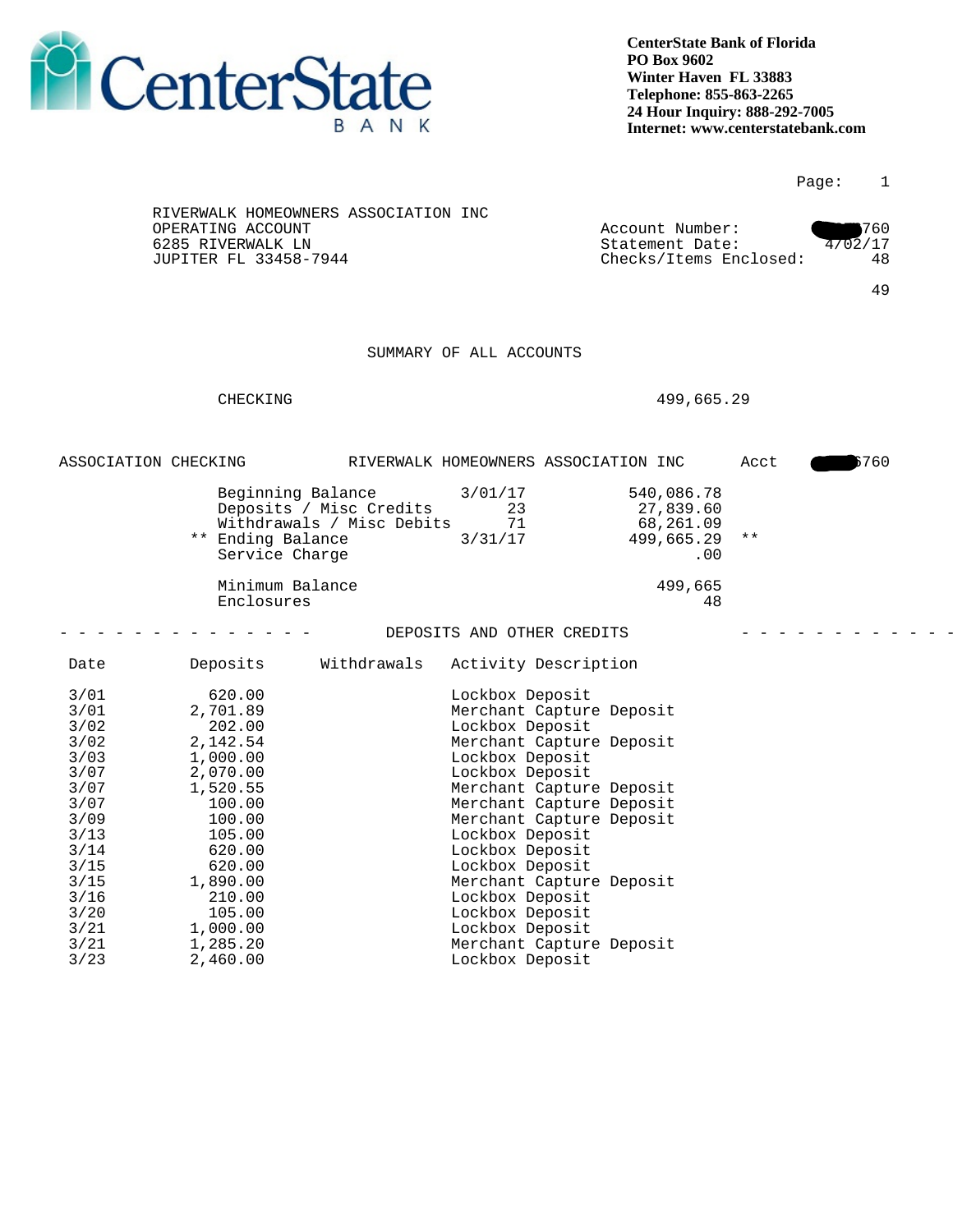

en de la provincia de la provincia de la provincia de la provincia de la provincia de la provincia de la provi

|  | RIVERWALK HOMEOWNERS ASSOCIATION INC | Account Number: | 1760   |
|--|--------------------------------------|-----------------|--------|
|  |                                      | Statement Date: | /02/17 |

|                                        |                                                          |             | DEPOSITS AND OTHER CREDITS                                                                                             | <u> 2020 - 2020 - 2020 - 20</u> |
|----------------------------------------|----------------------------------------------------------|-------------|------------------------------------------------------------------------------------------------------------------------|---------------------------------|
| Date                                   | Deposits                                                 | Withdrawals | Activity Description                                                                                                   |                                 |
| 3/23<br>3/27<br>$3/28$<br>3/30<br>3/30 | 1,140.63<br>2,503.00<br>1,422.00<br>1,875.00<br>2,146.79 |             | Merchant Capture Deposit<br>Merchant Capture Deposit<br>Lockbox Deposit<br>Lockbox Deposit<br>Merchant Capture Deposit |                                 |
|                                        |                                                          |             | MISCELLANEOUS DEBITS                                                                                                   |                                 |
| Date                                   | Deposits                                                 | Withdrawals | Activity Description                                                                                                   |                                 |
| 3/07                                   |                                                          | 11.52       | FPL DIRECT DEBIT/ELEC PYMT<br>RIVERWALK HOA                                                                            |                                 |
| $3/13$                                 |                                                          | 829.33      | FPL DIRECT DEBIT/ELEC PYMT<br>RIVERWALK HOMEOWNERS A                                                                   |                                 |
| $3/13$                                 |                                                          | 254.06      | FPL DIRECT DEBIT/ELEC PYMT<br>RIVERWALK HOMEOWNERS A                                                                   |                                 |
| 3/13                                   |                                                          | 193.56      | FPL DIRECT DEBIT/ELEC PYMT<br>RIVERWALK HOMEOWNERS A                                                                   |                                 |
| $3/13$                                 |                                                          | 181.75      | FPL DIRECT DEBIT/ELEC PYMT<br>RIVERWALK HOMEOWNERS A                                                                   |                                 |
| 3/13                                   |                                                          | 152.42      | FPL DIRECT DEBIT/ELEC PYMT<br>RIVERWALK HOMEOWNERS A                                                                   |                                 |
| $3/13$                                 |                                                          | 39.32       | FPL DIRECT DEBIT/ELEC PYMT<br>RIVERWALK HOMEOWNERS A                                                                   |                                 |
| $3/13$                                 |                                                          | 39.00       | FPL DIRECT DEBIT/ELEC PYMT<br>RIVERWALK HOMEOWNERS A                                                                   |                                 |
| $3/13$                                 |                                                          | 25.41       | FPL DIRECT DEBIT/ELEC PYMT<br>RIVERWALK HOMEOWNERS A                                                                   |                                 |
| $3/13$                                 |                                                          | 18.88       | FPL DIRECT DEBIT/ELEC PYMT<br>RIVERWALK HOMEOWNERS A                                                                   |                                 |
| 3/13                                   |                                                          | 12.11       | FPL DIRECT DEBIT/ELEC PYMT<br>RIVERWALK HOMEOWNERS A                                                                   |                                 |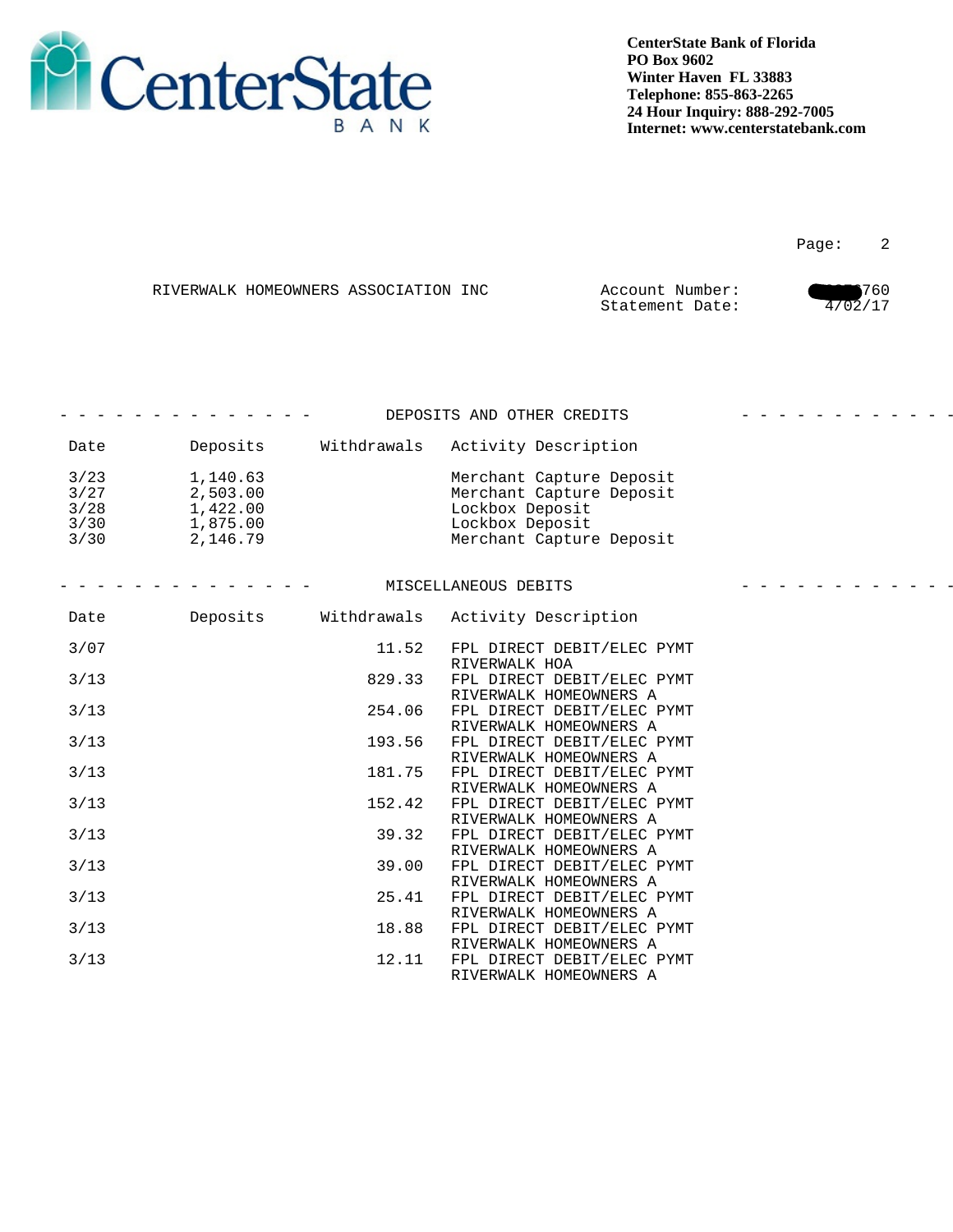

Page: 3

|  | RIVERWALK HOMEOWNERS ASSOCIATION INC | Account<br>Number | 760 |
|--|--------------------------------------|-------------------|-----|
|  |                                      | Statement Date:   | ו ז |

|      |          | MISCELLANEOUS DEBITS                                 |  |
|------|----------|------------------------------------------------------|--|
| Date |          | Deposits Withdrawals Activity Description            |  |
| 3/13 | 10.50    | FPL DIRECT DEBIT/ELEC PYMT<br>RIVERWALK HOMEOWNERS A |  |
| 3/17 | 1,994.97 | IRS/USATAXPYMT<br>RIVERWALK HOMEOWNERS A             |  |
| 3/21 | 423.74   | FPL DIRECT DEBIT/ELEC PYMT<br>RIVERWALK HOMEOWNERS A |  |
| 3/21 | 342.43   | FPL DIRECT DEBIT/ELEC PYMT<br>RIVERWALK HOMEOWNERS A |  |
| 3/21 | 264.64   | FPL DIRECT DEBIT/ELEC PYMT<br>RIVERWALK HOMEOWNERS A |  |
| 3/21 | 200.96   | FPL DIRECT DEBIT/ELEC PYMT<br>RIVERWALK HOMEOWNERS A |  |
| 3/21 | 163.92   | FPL DIRECT DEBIT/ELEC PYMT<br>RIVERWALK HOMEOWNERS A |  |
| 3/22 | 401.77   | TOWN OF JUPITER/UT BILL<br>RIVERWALK HOMEOWNERS A    |  |
| 3/22 | 95.85    | TOWN OF JUPITER/UT BILL<br>RIVERWALK HOMEOWNERS A    |  |
| 3/22 | 68.16    | TOWN OF JUPITER/UT BILL<br>RIVERWALK HOA             |  |
| 3/22 | 62.51    | TOWN OF JUPITER/UT BILL<br>RIVERWALK HOMEOWNERS A    |  |
| 3/28 | 357.14   | Bridgefield Casu/WC INS<br>Riverwalk Homeowners A    |  |
|      |          |                                                      |  |

|      | _ _ _ _ _ _ _ _ _ _ _ _ _ _ |                | CHECKS                          |               |                       | . <b>.</b> |
|------|-----------------------------|----------------|---------------------------------|---------------|-----------------------|------------|
|      |                             |                | indicates skip in check numbers |               |                       |            |
|      | Date Check No.              |                | Amount Date Check No.           |               | Amount Date Check No. | Amount     |
|      |                             |                |                                 |               |                       |            |
| 3/01 | 5557                        | $23.46$ $3/01$ | 5561*                           | 130.06 3/21   | 5569                  | 275.00     |
| 3/06 | 5558                        | ,580.60 3/07   | 5563*                           | 1,477.69 3/08 | 5570                  | 700.00     |
| 3/06 | 5559                        | 925.00 3/09    | 5568*                           | 159.00 3/31   | 5571                  | .7575.00   |